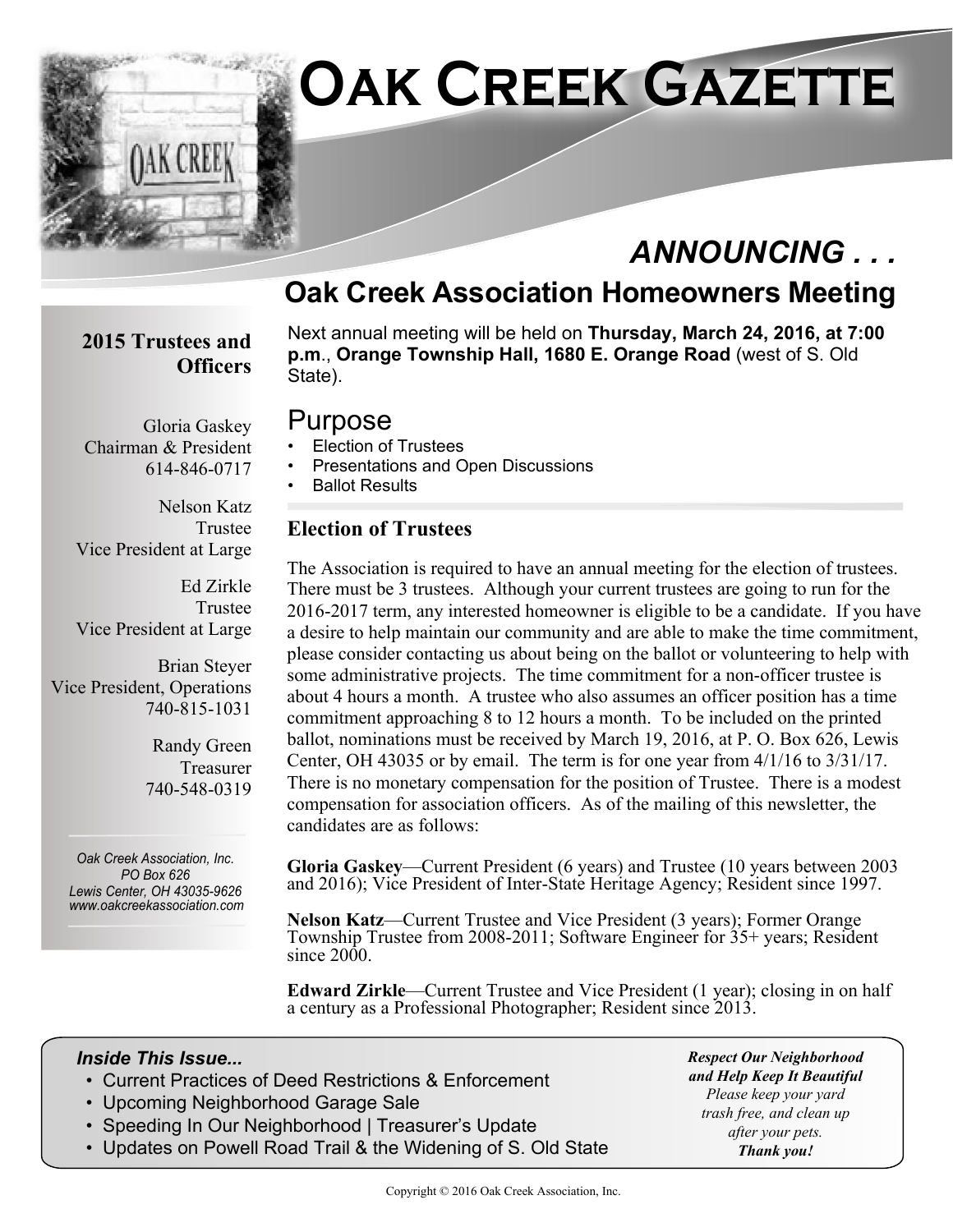## **Neighborhood Garage Sale!**

2

Start collecting all your stuff! It time again for our Annual Neighborhood Garage Sale. It will be held this year on Friday & Saturday, **June 3th and 4th** from 9am - 4pm each day. There is no fee to participate.



The garage sale will be sponsored by your Oak Creek Association. Also, other local neighborhood associations will be participating on the same days to help attract more buyers. Garage sale will be held rain or shine.

## **Lawncare - It's Your Responsibility**

Not taking care of your lawn is a violation of your Deed Restriction. It means cutting at a minimum of every 7- 10 days during the growing season, fertilize and TREAT FOR WEEDS in the lawn and beds, trimming bushes, picking up trash and debris, and cleaning up after pets. Please be considerate of your neighbors.

## **Treasurer's Update**

Invoices for the 2016 dues were mailed in early January and were due by January 31, 2016 The annual dues remain \$150 and the amount has not increased since 2010. Our budget for 2016 is approximately \$60,000 for maintenance of the common areas and other Association expenses for 2016. Thank you for paying your dues promptly.

As you know, by virtue of owning property in Oak Creek, you are automatically a member of the Oak Creek Association. Association dues, like real estate taxes, are assessed on and directly tied only to the property and subject to similar collection processes. In other words when you purchase a home, it comes with dues and taxes.

Payment of dues is not contingent on any other factor. If you have not already done so, please pay instantly by credit card or e-check by accessing our web site, then clicking on the Paypal logo on our homepage at www.oakcreekassociation.com OR make your check in the amount of \$150.00, payable to Oak Creek Association, Inc. and mail to Oak Creek Association, Inc., PO Box 626, Lewis Center, OH 43035.

## DEED RESTRICTIONS OVERVIEW

If you do not have a copy of your deed restrictions, you can access them from our web site at www.oakcreekassociation.com. It is very important to review the deed restrictions before building, planting, fencing, etc. In addition to the deed restrictions, Orange Township has additional restrictions that should be checked for your own protection (call 740-548-5430 x 124). If you have any questions, the trustees will gladly



address or assist with your concerns. We do require that any complaints regarding deed restrictions violations (1) provide the nature of the violation, (2) provide the property address, and (3) be put in writing and mailed or emailed to us. If you wish to receive a response from us, include your name, address, and phone number so we can contact you in a formal manner. Below are Do's and Don'ts:

#### **QUICK GUIDE TO WHAT WE MUST DO AND WHAT WE CANNOT DO**

- Cut your grass and clean up clippings afterwards.
- Treat your lawn for feeds (crabgrass, dandelions, clover, etc.).
- Maintain planting beds. No beds overgrown with weeds and no planting allowed to grow out of control.
- Cannot have campers, trailers, boats, RV, or commercial vehicles in the driveway or on the street more than 24 hours in a month.
- No undrivable vehicle can be in front of premises for more than 7 days.
- No outdoor clothes drying.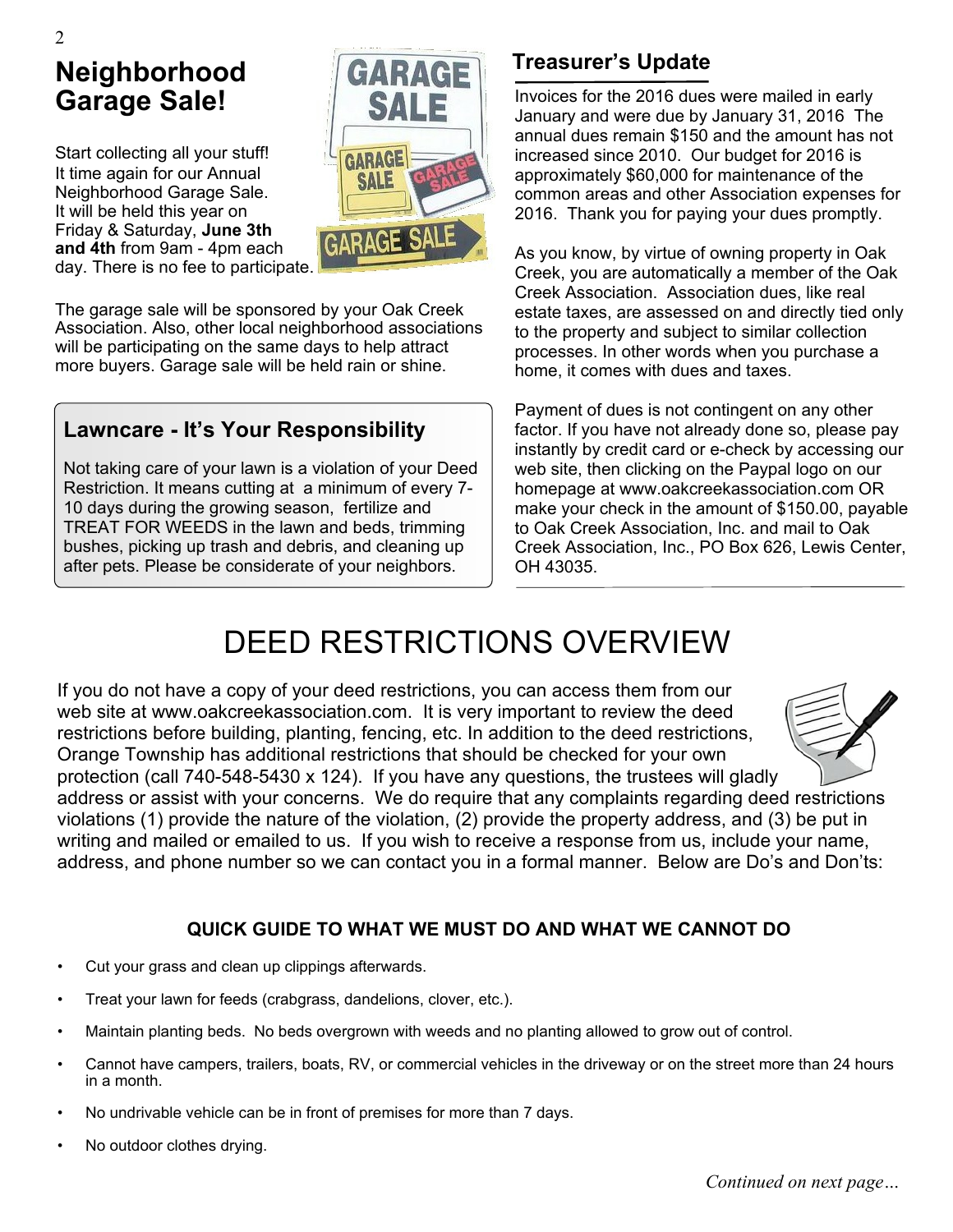#### **QUICK GUIDE TO WHAT WE MUST DO AND WHAT WE CANNOT DO**

- No trash receptacle in view of public from street or abutting properties. Trash is not to be put out prior to the evening before - this would be Thursday (except holidays, then Friday), and after 6:00 p.m. For pick up next day. Trash is NOT to be put on the side walks. It is also recommended that if a storm or high winds are pending, do not put trash out until the storm passes, keeping your trash from blowing all over the neighborhood. Promptly remove empty trash receptacles from sight along with any remaining items.
- No street trees. Trees cannot be planted between the sidewalk and the street.
- No sheds or storage structures.
- Fencing must meet your specified deed restriction.



• No painting, repairs, or structures, etc., are allowed which may be viewed as an eyesore to any of the owners of any lot in the subdivision. (This is the reason the builders had restrictions on all buyers as to the colors they were allowed to choose for siding, shutters, doors and roofs.

#### **Township Violations:**

- ß **Trash Collection:** Please let your new neighbors know that Orange Township requires we use Rumpke to collect refuse. Every resident must contact Rumpke like they do AEP, etc., to contract with them. There is a fee for trashpick up. The township will allow a resident to opt out only if they can prove they have a **legal** way of disposing of trash. Example, a resident owns a business and pays for a dumpster and collection, and takes their trash to work. They have to supply receipts and contracts, etc. If a resident puts his trash in another's yard for pickup or puts trash in someone else's receptacle, CALL RUMPKE at 1-800-828-8171 and ask for JACK. Rumpke has to initiate the complaint to Orange Township for the Township to take action.
- ß **Multiple Families:** We are single-family dwelling community. This does not mean that our children or parents don't live with us. But it does mean that several families cannot reside in a house that is not built to accommodate them. If you have a concern, **write** the Zoning Department, Orange Township, 1680 E. Orange Road, Lewis Center, OH 43035.\*
- **Parking:** If residents are parking in areas marked as "no parking this side of street." Please contact the Sheriff. If residents are parking in their driveways so as to block the pavement, again, contact the Sheriff.
- ß **Business out of the Home:** If a resident is conducting a business out of their home and create problems to surrounding residents, although it is a deed violation, it is also a Township violation. Notify us, but also **write** Zoning Department, Orange Township, 1680 E. Orange Road, Lewis Center, OH 43035. \*

\*The Township has an attorney, Mike McCarthy. Using the Township's attorney limits our legal expenses and the Township has a "Bigger Hammer." However, we are not afraid to take legal action against a resident on behalf of the Association. On all issues, we want to be prudent with spending our funds. We try to write letters, call, and visit first. We will work with a resident so long as they work with us.

## **Current Practices on Deed Restrictions and Enforcement**

Over the last few years, due to a change in the law, Home Owners Associations were given the authority to charge an Enforcement Assessment to residents who violate the Deed Restrictions as outlined herein. The same collection options are available to the Association for collection of Enforcement Assessments as for Dues Assessments to include and not limited to collection agencies, liens, and foreclosures.

The Board of Trustees found a need to seek legal counsel in adopting enforcement policies relative to certain deed restrictions.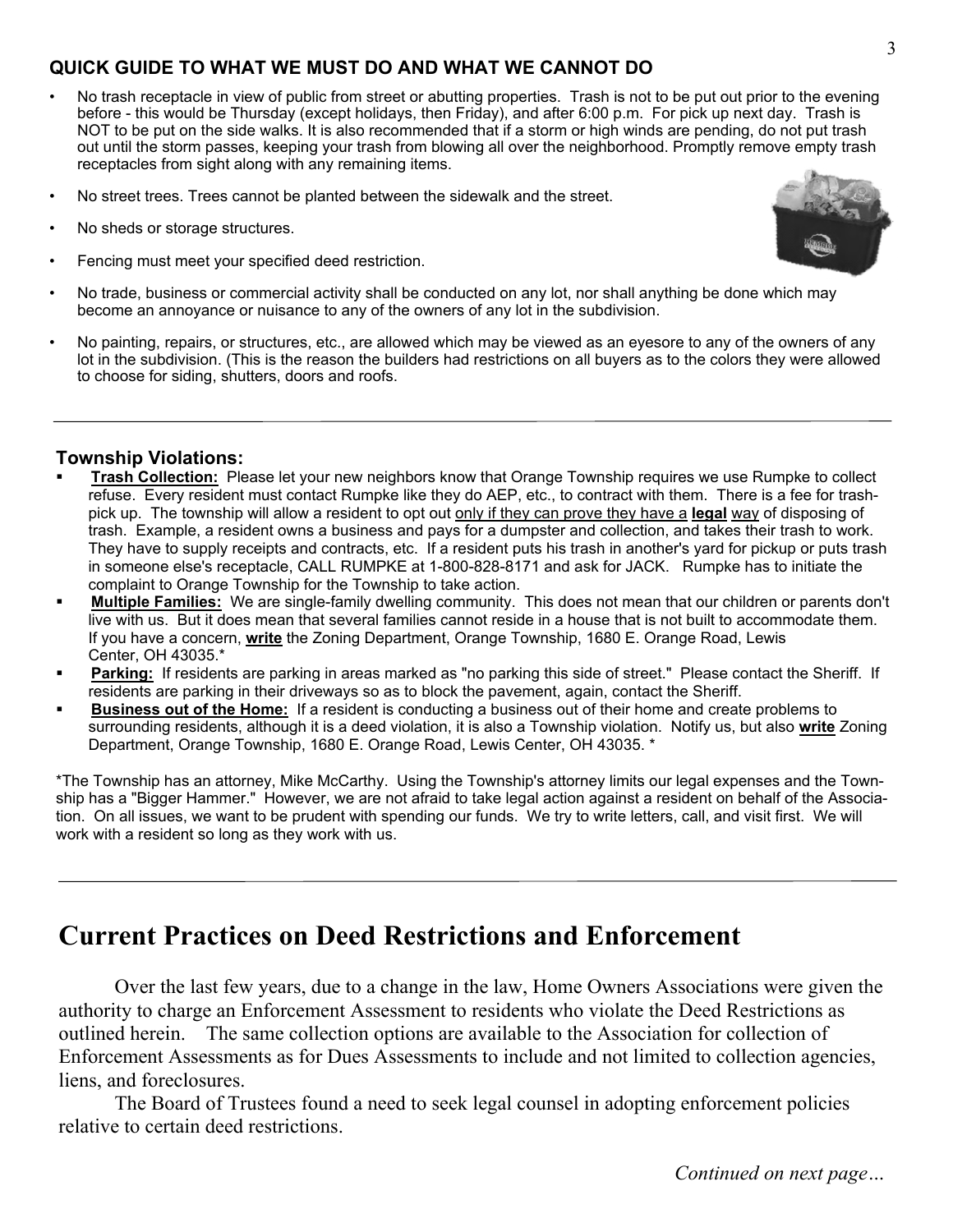#### **Current Practices on Deed Restrictions and Enforcement (continued)**

Article I, (N) states: "BOAT, TRAILER AND VEHICLE PARKING: No truck, boat, camper, recreational vehicle or commercial vehicle shall be parked or stored in front of or on any lot unless it is in a garage or other vehicle enclosure out of view from the street and abutting properties; provided, however, that nothing herein shall prohibit the occasional and nonrecurring temporary parking of such truck, trailer, boat, camper, recreational vehicle or commercial vehicle on the premises for a period not to exceed 24 hours in any period of 30 days or the use of a temporary trailer during the initial construction period as described herein." On October 13, 2014, a policy was adopted to say the Board is not going to enforce the restriction to vehicles with respect to the standard size, unmarked, pickup truck or van which has come to be used as a common personal/passenger vehicle. The Board, however, will consider any type or size vehicle to be commercial provided (a.) it has commercial/business signage displayed, unless the signage is magnetic and can be and is removed when the vehicle is in view; (b.) the primary design of the vehicle is for commercial use to include and not limited to size and style, tool boxes built into the side of the vehicle (van, truck, etc.) or tool boxes added to a trunk bed; or (c.) commercial equipment is visible. The only exception is that a standard size, unmarked pick-up truck may have ladder racks.

With respect to Article I, (P) SIGNS, On  $9/22/14$  the Trustees adopted the policy not to attempt to enforce restrictions to signage that is of a temporary nature (displayed less than 30 days, at intervals of not less than 60 days), professionally done (hand written only acceptable for yard/garage sale), and of acceptable size (5 square feet except for special occasion banners, i.e., graduation, congratulations, etc.) Trustees will, however, enforce and limit the number of commercial signs permitted on a property to one (1).

 On 9/22/14 the Trustees also adopted a policy with respect to Article III, (B), 7. Foreclosure. It was resolved to begin Foreclosure proceedings if dues, interest and fees have remained unpaid for a period of 10 years from date of the initial lien, once it is established that the homeowner is collectible and after re-filing a new lien for the then current indebtedness. The property owner is responsible for all legal costs incurred in the process.

# **SALE**

# **FOR** House for Sale?

In 2005, Oak Creek Association (OCA), followed the practice of other Homeowner Associations, and adopted the policy of charging a Transfer Fee at time of closing. The Transfer Fee was instituted for \$100 and has remained unchanged. The fee offsets Association costs incurred with record maintenance and assists in keeping the dues low. The Transfer Fees collected are reflected in the Budget in each November Newsletter. Whenever a house is preparing to close, the title agency contacts the OCA and requests information about the dues, liens and transfer fee and the Association responds. The OCA has no control over whether the Buyer or Seller is charged the fee. You should check with your realtor or title company.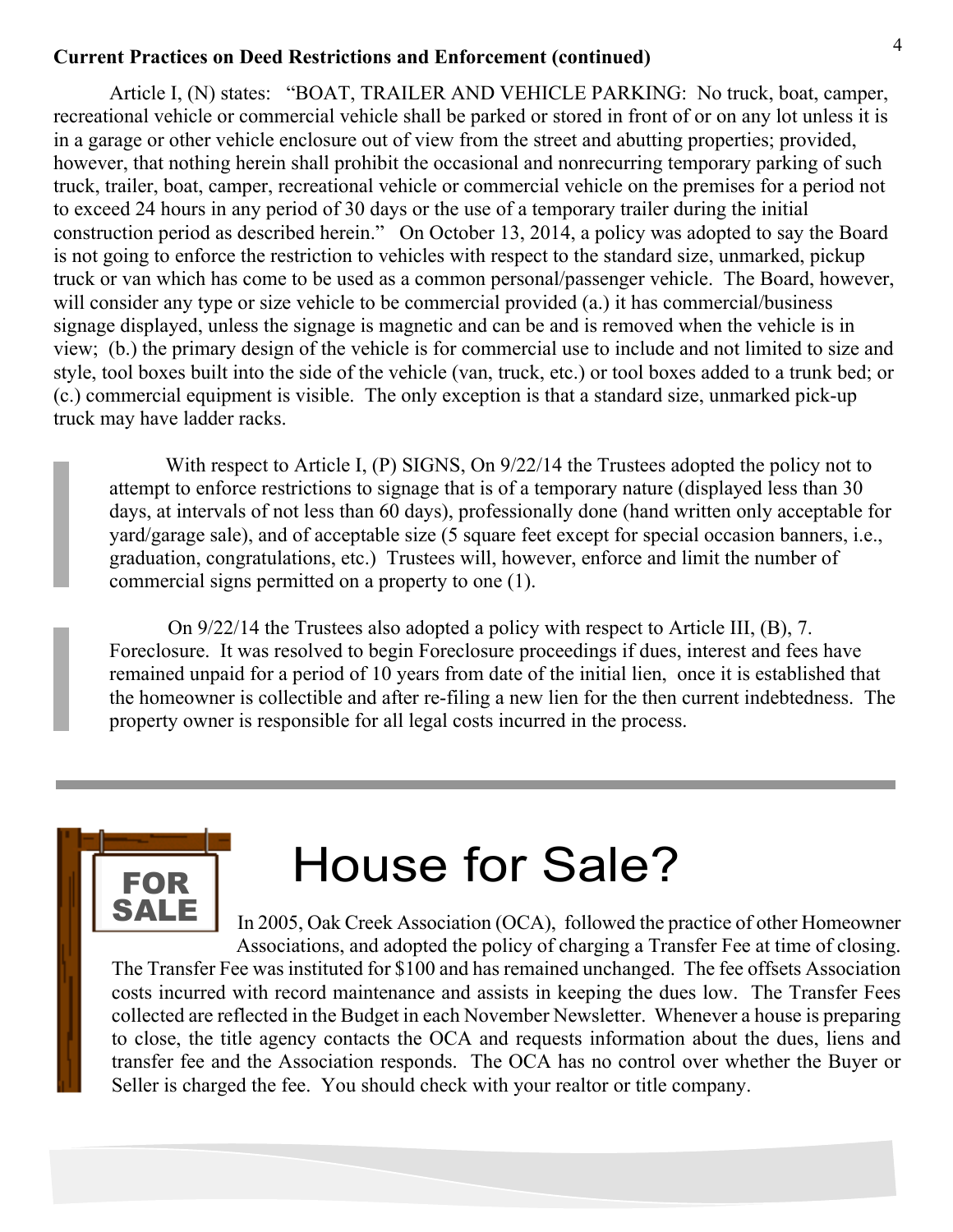## **Speeding in the Neighborhood** 5

We are once again receiving reports of speeding in our neighborhood. At the January 5<sup>th</sup> Orange Township Trustee Meeting, one of our residents reported a number of sightings of vehicles speeding down Oak Creek Drive. She sighted the fact that there were no Stop Signs along the stretch and the fact that Oak Creek Drive was a cut through to other neighborhoods. This is an especially dangerous situation because of the many children coming to and from the elementary school that lies along that stretch. There was also discussion regarding the apparent lack of respect by reckless, speeding drivers.

The end result of the meeting was that the resident was encouraged to contact the Delaware County Sheriff's Office. A Request for Engineering Assistance was requested by the Orange Township Trustees to the Delaware County Engineer. And, the township will be checking on a previous



three-way project that would include flashing lights around the school zone.

This is not only a problem on Oak Creek Drive, but speeding continues to be a problem throughout out development. And with the weather breaking, there'll be more children outside, so please **slow down!**There are children at stake. Let's keep our neighborhood one of the safest in Delaware County!

## **South Old State Road Widening Project - UPDATE**

We are currently in negotiations with the representative of Delaware County, Heritage Land Services, LLC. Appraisals were completed in August. The appraisals and offers for Association trees and landscaping, fencing, stone edging, and easements on individual parcels have been presented to the Association between October and January. After much

> discussion and consideration, a parcel-by-parcel counteroffer was forwarded to Heritage Land Services on March 1, 2017.

 Actual construction is not likely to begin until late this fall and hopefully be completed by winter of 2017. The first thing you will notice is the removal of the 3-rail vinyl fence and trees along S. Old State so that the utilities can be moved. There should not be any interruption in our utility services. Traffic will be maintained throughout the

duration of the project, with the exception of some possible short-term closures at some of the intersections. Exactly when those will be will be determined once construction begins. They will have signage and message boards to give us plenty of notice.

#### **Resources**

• Ohio's Financial Crisis Resources - Information on lowering monthly payments, locating safe and affordable housing, find a job or training, repair your credit, how to create a budget, plus much more, please access the Financial Crisis Resources at www.savethedream.ohio.gov/financialcrisis.aspx



• Senior Citizens Inc. of Delaware County - To provide motivating activities to help active older adults remain a vital part

of Delaware County through education, recreation, socialization, exercise, and wellness. www.delawareseniorcenter.org • Wondering what outdoor activities are scheduled for parks in Delaware County this spring and summer? How do you report a pot hole? Where do you file permits or licenses? For this and more, access www.delawareohio.net.

**Our Association Web Site** *-* Keeping in touch with your **Oak Creek Homeowners' Association** and up-to-date on neighborhood happenings just a click away on your computer. Access new features such as local news, current real estate listing and statistics for our neighborhood, previous newsletters and minutes from meetings, legal documents, file a complaint, plus much more! Many of the Internet links found in this newsletter are available on our web site. All this and more is available 24 hours a day, 7 days a week at www.oakcreekassociation.com.